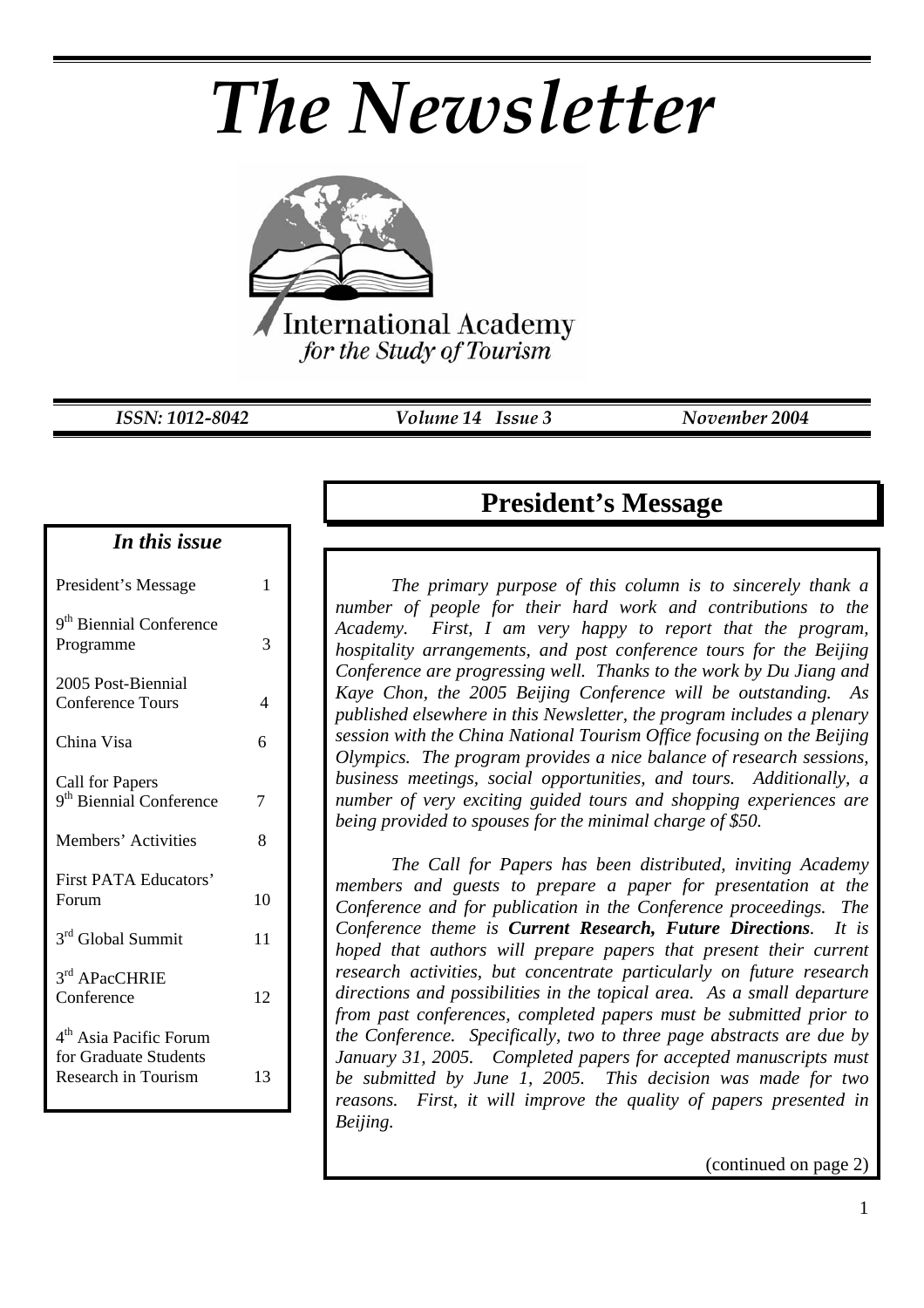## **President's Message**

(continued from page 1)

*Second, the Academy will publish a timely proceedings book from the Beijing Conference. The inability to publish a proceedings book from the Savonlinna Conference was an embarrassment to the Academy. For the Macau conference, two conference proceedings books were anticipated. It took five years for one to be published and we were unable to publish the other. The Executive strongly feels that is unacceptable and has hurt the reputation of the Academy!* 

*As in the past, Members have the opportunity to invite a research professional colleague to the Conference. Please carefully review the guest policy as published in the July 2003 Newsletter. Specifically, a member can invite one guest. That guest must be a tourism research professional. An individual can attend the conference as a guest only once. Guests must make a research presentation and submit the paper for publication in the conference proceedings. As the Academy membership continues to grow, the ability of host institutions to provide complimentary hospitality services may be challenged. If we exceed the numbers cap, guests will be required to pay for hospitality services. Members inviting guests must do so and notify the Secretariat prior to the paper abstract deadline January 31, 2005.* 

*Because both my wife and daughter will be traveling with me, I initiated a discussion among the Executive concerning member and guest children. Presuming that the child is staying in the member / guest room, we have concluded that the member / guest should pay any incremental costs associated with the child. Obviously, many of the Academy activities are not appropriate for young children, but the Executive has not attempted to establish an age criterion. Rather, that decision is left to the good judgment of the Member.* 

*Finally, as a thank you to Du Jiang and the Beijing International Studies University (BISU), the Executive is encouraging authors to bring book copies for donation to the University Library. Journal editors are asked to bring a copy of their last eight issues. For a number of reasons, it is difficult for the Beijing International Studies University to purchase and import both books and journals. We hope to collectively make a substantive contribution to the University Library.* 

*I also want to sincerely thank Chris Ryan, Anton Gosar, and Kaye Chon for their service on the Academy membership committee. They have concluded the nomination process and are preparing their recommendations to the Academy. The nomination process was a resounding success. We have 14 excellent nominees from five different continents, nominated by 13 different Academy members. The Secretariat has created an easily accessible website with the nomination letters, Academy forms, vita, and research papers. I anticipate that the nominations and membership committee recommendations will be to you soon. I ask that you carefully review these materials and vote.* 

*Along with the membership vote, you will also receive a ballot describing a number of proposed bylaw changes. In keeping with my theme, I want to thank Jafar Jafari and Bill Gartner for serving on the bylaws review committee and providing their recommendations. The Executive has reviewed and supported the proposed nominations.* 

*I also want to thank Bill Gartner and Steve Wanhill for their continued work preparing a business plan for the proposed Academy educational program. That program is currently being reviewed by the Secretariat to estimate promotional and management expenses. I anticipate it will be published in the next Newsletter and will be presented for decision at the Beijing business meeting.* 

*Finally, a reminder to those of you who have not yet paid their membership dues, please do so. The preferred method of payment is to FAX the secretariat your credit card number and expiration date.* 

*I look forward to seeing you in Beijing. Best wishes.* 

*Rick Perdue*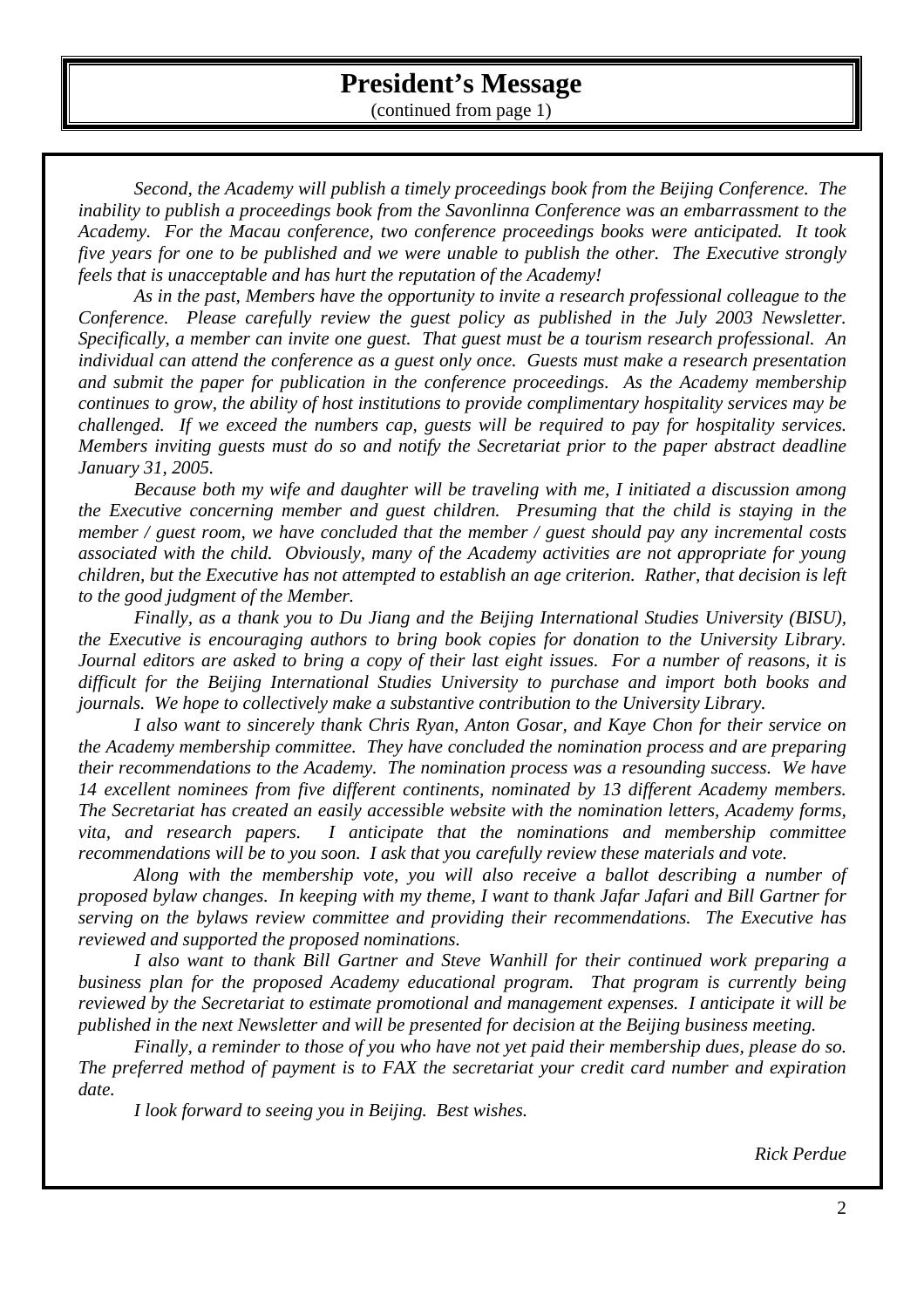## **9th Biennial Conference International Academy for the Study of Tourism 1-5 July 2005**

#### **2005 Conference Program (As of 18 October 2004)**

|                                                              | Thursday 30, June 2005 |                                                 | Sunday 3 July 2005           |                                                     |
|--------------------------------------------------------------|------------------------|-------------------------------------------------|------------------------------|-----------------------------------------------------|
|                                                              |                        | Members arrive in Beijing and check in to hotel | 8:00am                       | Depart for sightseeing tour to                      |
|                                                              | $2:00-5:00$ pm         | <b>Executive Committee meeting</b>              |                              | Great Wall and Ming Tomb                            |
|                                                              | $6:00$ pm              | Orientation to local facilities,                |                              | Western lunch box to be provided by hotel           |
|                                                              |                        | schedule prepared for members                   | $6:00$ pm                    | Return to hotel                                     |
|                                                              | 6:30 <sub>pm</sub>     | Welcome buffet dinner                           | $7:30 \text{ pm}$            | Editors' reception                                  |
|                                                              |                        | Venue: Beijing Hotel                            |                              | Venue: Beijing Hotel                                |
|                                                              |                        |                                                 | Free evening                 |                                                     |
|                                                              | Friday 1 July 2005     |                                                 |                              |                                                     |
|                                                              | 9:00-10:15am           | Opening ceremony                                | Monday 4 July 2005           |                                                     |
|                                                              |                        | Venue: Beijing Hotel                            |                              | 9:00am-2:00pm Academy conference in the morning     |
|                                                              | 10:15-10:45            | Refreshment break                               |                              | with refreshment break in the middle                |
|                                                              | 10:45-12:30            | <b>Academy Business Session</b>                 |                              | & buffet lunch at conference venue                  |
|                                                              | 8:30-11:30             | Optional tour to Tiananmen Square for           | 9:00-11:00                   | Shopping tour for spouses to                        |
|                                                              |                        | spouses (With BISU students as                  |                              | Yaxiu market                                        |
|                                                              |                        | volunteers)                                     | Afternoon:                   | Projects to assist host institution as              |
|                                                              | 12:30pm                | <b>Buffet</b> lunch                             |                              | specified in conference proposal,                   |
|                                                              |                        | Venue: Beijing Hotel                            |                              | including Beijing Organizing                        |
|                                                              | 2:00 <sub>pm</sub>     | University visitation: Campus tour,             |                              | Committee for the Games of the                      |
|                                                              |                        | <b>Book Donation Ceremony,</b>                  |                              | XXIX Olympiad (BOCOG), Beijing                      |
|                                                              |                        | Presentation to students & discussion           |                              | Tourism Administration (BTA) &                      |
|                                                              |                        | with professors $&$ scholars in Beijing         |                              | China International Tourist Service                 |
|                                                              |                        | <b>International Studies University</b>         |                              | (CITS)                                              |
|                                                              |                        | (BISU)                                          | $7:00$ pm                    | Dinner hosted by China International                |
|                                                              | 4:30 <sub>pm</sub>     | Refreshment break                               |                              | Travel Service (CITS)                               |
|                                                              |                        | Venue: Beijing International Studies            |                              | Venue: Mei Wei Zhen Restaurant                      |
|                                                              |                        | University (BISU)                               |                              |                                                     |
|                                                              | 7:30pm                 | Welcome dinner hosted by BISU                   | Tuesday 5 July 2005          |                                                     |
|                                                              |                        | Venue: Beijing Hotel                            |                              | 9:00am-1:00pm Academy members only business         |
|                                                              |                        | (Chinese banquet)                               |                              | meeting with refreshment break in the               |
|                                                              |                        |                                                 |                              | middle & buffet lunch at conference                 |
| Saturday 2 July 2005                                         |                        |                                                 | venue                        |                                                     |
|                                                              |                        | 9:00am-5:30pm Academy conference all day with   | $1:00 \text{ pm}$            | Tour of the Forbidden City in the                   |
|                                                              |                        | morning and afternoon refreshment               |                              | afternoon (3-4 hours)                               |
|                                                              |                        | breaks and Buffet lunch at conference           | $7:00$ pm                    | Closing and farewell dinner hosted by               |
|                                                              |                        | venue; Morning session will start with          |                              | Beijing Tourism Administration                      |
|                                                              |                        | plenary session with speakers from              |                              | Venue: Quanjude Restaurant (Beijing                 |
|                                                              |                        | China National Tourism                          |                              | Duck)                                               |
|                                                              |                        | Administration/Beijing Tourism                  |                              | Beijing Opera hosted by Tourism                     |
|                                                              |                        | Administration with theme on Beijing            |                              | <b>Education Press</b>                              |
|                                                              |                        | Olympics                                        |                              | Venue: Laoshe Chaguan                               |
|                                                              | 8:30-11:30             | Optional tour to the Summer Palace              |                              |                                                     |
|                                                              |                        | for spouses                                     | <b>Wednesday 6 July 2005</b> |                                                     |
|                                                              | $6:00$ pm              | Traditional "Wine and Cheese                    |                              | Delegates depart from Beijing                       |
|                                                              |                        | Reception"                                      |                              | Optional tours to Guilin or Xian (the tours will be |
|                                                              |                        | Venue: Beijing Hotel                            |                              | arranged by China International Travel Services)    |
| Evening hours – free time<br>The above is subject to change. |                        |                                                 |                              |                                                     |
|                                                              |                        |                                                 |                              |                                                     |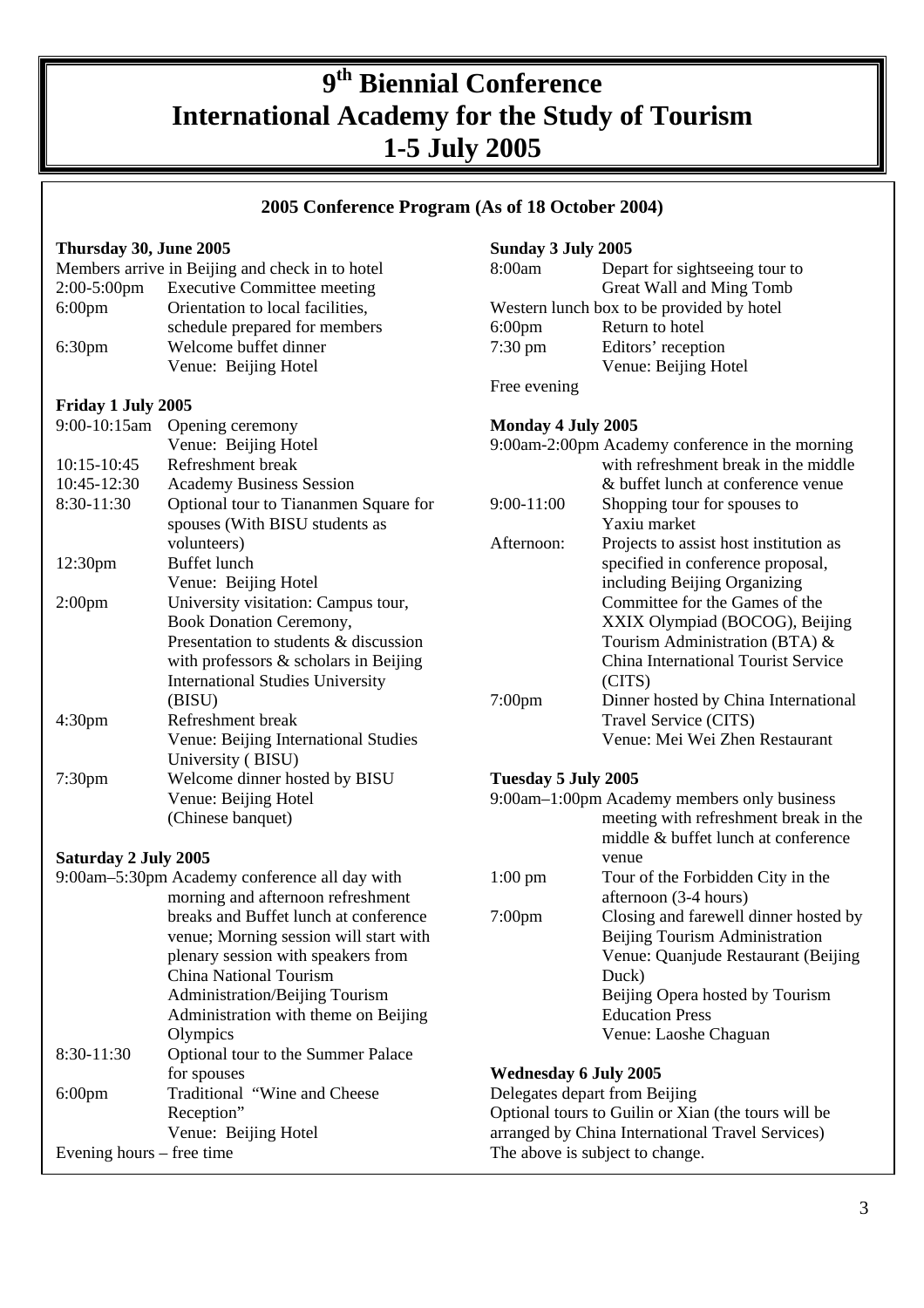## **2005 Post-Biennial Conference Tours**

#### **A. Beijing/Xian (without air)**

Day 01 Transfer to Beijing International Airport for flight to Xian in the morning, we will be met by our English speaking guide upon arrival in Xian. Visit the impressive nine-mile City Wall and Great Mosque including lunch. Enjoy Tang Dynasty show with dinner tonight at the Tang Dynasty Theatre.

Meals: L D

Accommodation: Shangri-La Golden Flower Hotel  $(5 \text{ star})$ 

Day 02 After visiting the Small Wild Goose Pagoda, we enjoy a dumpling banquet lunch then tour the Terra Cotta Warrior Museum housing over 7,000 renowned life-sized soldiers created to guard China's first emperor in the afterlife. We see these astounding figures, each with an individually sculpted face, standing in military formation in three separate vaults. Relax and enjoy buffet western dinner at hotel.

Meals: B L D

Accommodation: Shangri-La Golden Flower Hotel

Day 03 Morning tour of the Shannxi History Museum including lunch. Then transfer to airport for our flight to next city. CITS services will end after we are transferred to the airport in Xian. We will be on our own for optional arrangement. CITS will help us with any optional arrangements or customized tours if we wish to book in advance.

Meals: B L

Tour Price: USD\$245.00 per person, Single room supplement USD\$76.00

Tour Price Includes:

- **•** Departure transfer to airport in Beijing and Xian
- **•** Private air-conditioned coach
- **Sightseeing tours as specified including admission** fees
- English speaking local guide
- Hotel as specified based on standard twin beds rooms including hotel
- American breakfast daily
- 3 lunches at local restaurants and 2 dinners as specified including one glass of soft drinks

Tour Price Does Not Include:

- Air tickets and airport tax.
- All personal expenses.
- Gratuity to guides and drivers

#### **B. Beijing/Guilin (without air)**

Day 01 Transfer to Beijing International Airport for late morning flight to Guilin, we will be met by an Englishspeaking guide upon arrival in Guilin. We start to explore the beautiful city of Guilin this afternoon, including beautiful Fubo Hill and Elephant Trunk Hill on the banks of the Li River. Enjoy local Minority Songs and Dance Performance including dinner tonight.

Meals: L D Accommodation: Li Jiang Waterfall Hotel (5 star)

Day 02 More scenes from ancient Chinese paintings come alive as we enjoy a half-day cruise on the scenic Li River, floating through breathtaking mountain passes, languid waters overhung with bamboo fronds, and fairy tale hills including lunch on boat. We will have a brief tour at town of Yangshuo. Return to Guilin in late afternoon by bus. We will sample local farewell cuisine dinner tonight.

Meals: B L D Accommodation: Li Jiang Waterfall Hotel

Day 03 This morning, we see more of fabled Guilin including a tour of the Reed Flute Cave. After lunch, we will transfer to airport for our flight to next city. CITS services will end after we are transferred to the airport in Guilin. We will be on our own for optional arrangement. CITS will help us with any optional arrangements or customized tours if we wish to book in advance.

Meals: B L

Tour Price: USD\$245.00 per person, Single supplement USD\$64.00

Tour Price Includes:

- **•** Departure transfer to airport in Beijing and Guilin
- Private air conditioning coach
- Sightseeing tours as specified including admission fees in Guilin and departure transfer to the airport.
- English speaking local guide
- Hotel as specified based on standard twin beds rooms including hotel
- American breakfast daily
- 2 lunches and 2 dinners at local restaurant as specified including one glass of soft drinks

Tour Price Does Not Include:

- Air tickets and airport tax
- Personal expenses at hotels
- Gratuity to guides and drivers

(continued on page 5)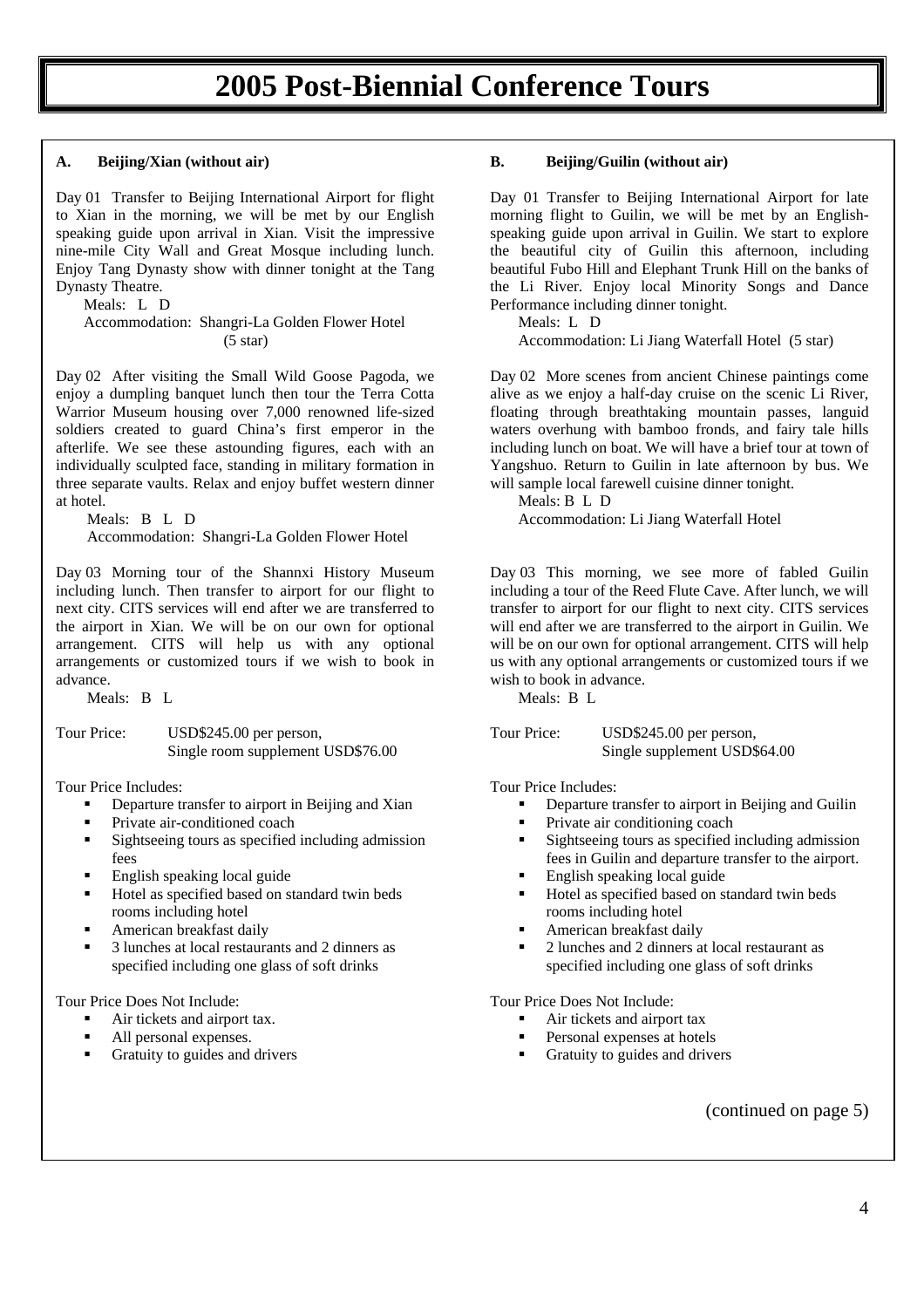## **2005 Post-Biennial Conference Tours**

(continued from page 4)

#### **C. Beijing/Xian (with round trip air to/from Xian)**

Day 01 Transfer to Beijing International Airport for flight to Xian in the morning, we will be met by our English speaking guide upon arrival in Xian. Visit the impressive nine-mile City Wall and Great Mosque including lunch. Enjoy Tang Dynasty show with dinner tonight at the Tang Dynasty Theatre.

Meals: L D

 Accommodation: Shangri-La Golden Flower Hotel  $(5 \text{ star})$ 

Day 02 After visiting the Small Wild Goose Pagoda, we enjoy a dumpling banquet lunch then tour the Terra Cotta Warrior Museum housing over 7,000 renowned life-sized soldiers created to guard China's first emperor in the afterlife. We see these astounding figures, each with an individually sculpted face, standing in military formation in three separate vaults. Relax and enjoy buffet western dinner at hotel.

 Meals: B L D Accommodation: Shangri-La Golden Flower Hotel

Day 03 Morning tour of the Shannxi History Museum including lunch. Then transfer to airport for return flight to Beijing. CITS services will end after we are transferred to the airport in Xian. We will be on our own after we arrive in Beijing.

Meals: B L

Tour Price: USD\$465.00 per person, Single room supplement USD\$76.00

Tour Price Includes:

- **•** Departure transfer to airport in Beijing and Xian
- Private air-conditioned coach
- **Sightseeing tours as specified including admission** fees
- English speaking local guide
- Hotel as specified based on standard twin beds rooms including hotel
- American breakfast daily
- 3 lunches at local restaurants and 2 dinners as specified including one glass of soft drinks
- Air tickets Beijing/Xian/Beijing including airport tax

Tour Price Does Not Include:

- All personal expenses
- Gratuity to guides and drivers

#### **D. Beijing/Guilin (with round trip air to/from Guilin)**

Day 01 Transfer to Beijing International Airport for late morning flight to Guilin, we will be met by an English speaking guide upon arrival in Guilin. We start to explore the beautiful city of Guilin this afternoon, including beautiful beautiful Fubo Hill and Elephant Trunk Hill on the banks of the Li River. Enjoy local Minority Songs and Dance Performance including dinner tonight.

Meals: L D Accommodation: Li Jiang Waterfall Hotel (5 star)

Day 02 More scenes from ancient Chinese paintings come alive as we enjoy a half-day cruise on the scenic Li River, floating through breathtaking mountain passes, languid waters overhung with bamboo fronds, and fairy tale hills including lunch on boat. We will have a brief tour at town of Yangshuo. Return to Guilin in late afternoon by bus. We will sample local farewell cuisine dinner tonight.

Meals: B L D Accommodation: Li Jiang Waterfall Hotel

Day 03 This morning, we see more of fabled Guilin including a tour of the Reed Flute Cave. After lunch, we will transfer to airport for return flight to Beijing. CITS services will end after we are transferred to the airport in Guilin. We will be on our own after we arrive in Beijing.

Meals: B L

Tour Price: USD\$610.00 per person, Single supplement USD\$64.00

Tour Price Includes:

- Departure transfer to airport in Beijing and Guilin
- Private air conditioning coach
- **Sightseeing tours as specified including admission** fees in Guilin and departure transfer to the airport.
- English speaking local guide
- Hotel as specified based on standard twin beds rooms including hotel
- American breakfast daily
- 2 lunches and 2 dinners at local restaurant as specified including one glass of soft drinks.
- Air tickets Beijing/Guilin/Beijing including airport tax

Tour Price Does Not Include:

- **Personal expenses at hotels**
- Gratuity to guides and drivers

Air tickets and flight schedules are subject to availability and confirmations upon tour request and reservations.

Above tour prices are quoted based on a group of minimum 10 people. Tour prices will be subject to change if group size is smaller than 10 people.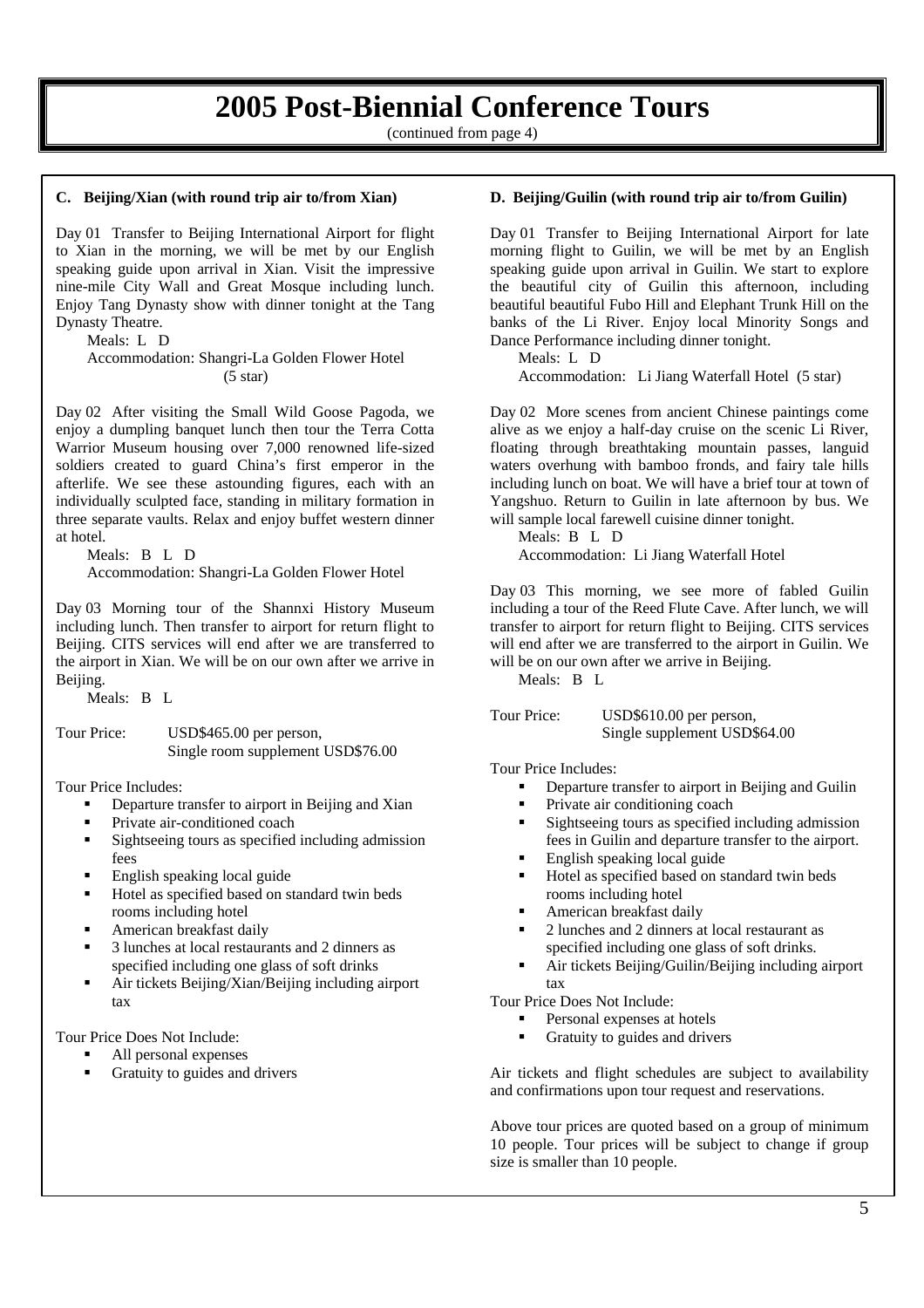## **How to get CHINA VISA**

Three (3) ways for delegates and invited guests of the  $9<sup>th</sup>$  Biennial Conference to obtain China visa:

- 1. Simply apply for a tourist visa through your travel agency. Once your air ticket is booked, the travel agent should be able to obtain China visa from any country. It normally would not take more than one week.
- 2. Upon members' request, the Academy Secretariat can arrange John Du to send an official "invitation letter" to the delegate (and spouse). With this letter and airplane ticket, the delegate can apply for China visa from nearest China Embassy or Consulate Office. It will take about one (1) to two (2) weeks to obtain the visa.
- 3. If the delegates are traveling through Hong Kong, the Academy Secretariat will assist delegates to obtain the visa in Hong Kong, it typically takes two (2) working days.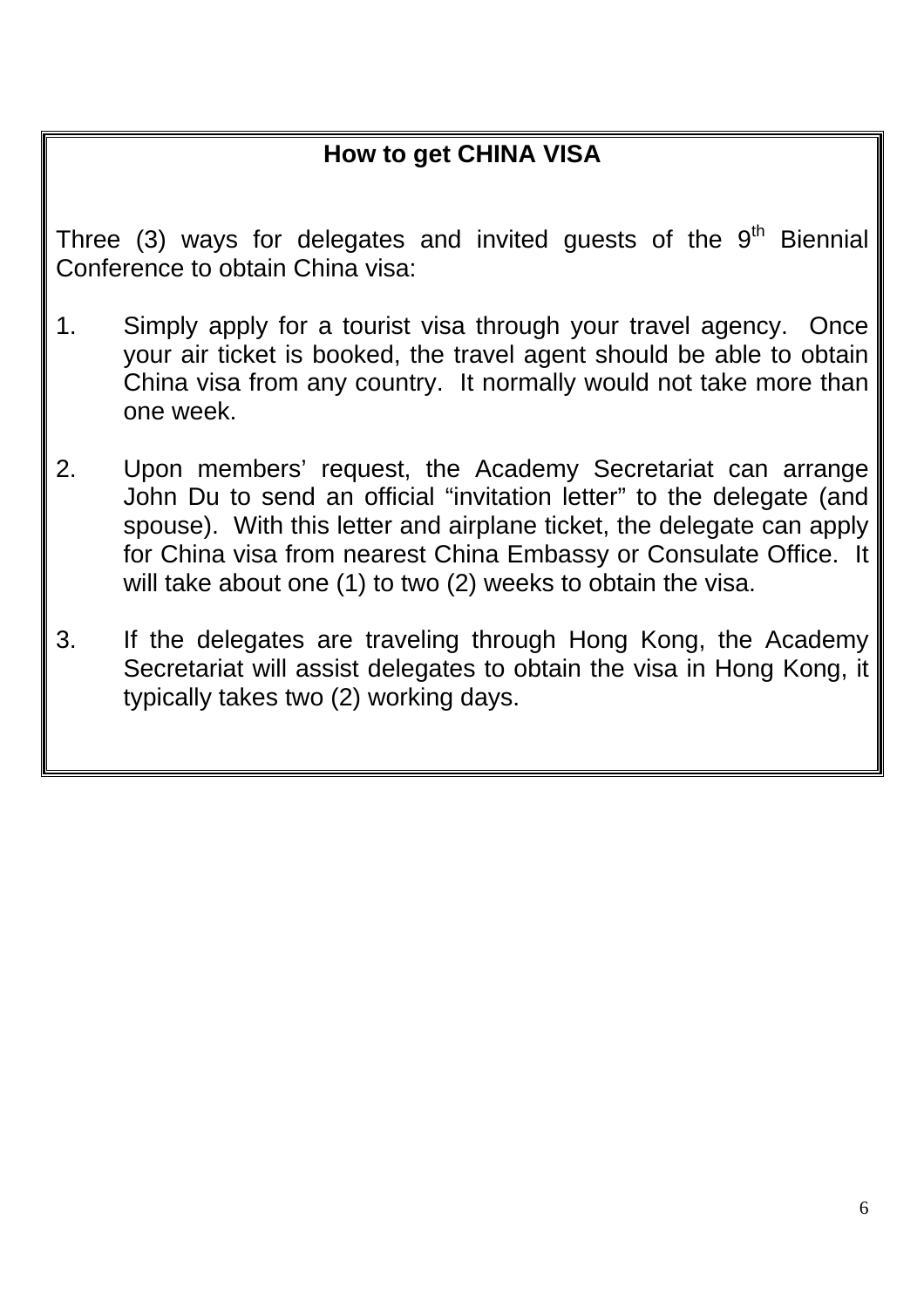**Call For Papers 9th Biennial Conference "Current Research, Future Directions" International Academy for the Study of Tourism**  *Beijing, China; 1-5 July 2005* 

The  $9<sup>th</sup>$  biennial conference of the International Academy for the Study of Tourism (hereafter Academy) will be held in Beijing, China on 1-5 July 2005.

Conference theme is "**Current Research, Future Directions**." Members and guests are asked to prepare papers which describe their current research activities, but focus more heavily on future research questions and problems within the topical area.

Beijing International Studies University (BISU) is the host of the Conference. The conference venue is Beijing Hotel, a five star hotel in the central district of Beijing, adjacent to the famous Wangfujin Street known for shopping, entertainment and dining activities.

#### *Call for Papers:*

Members are encouraged to submit a paper for presentation consideration at the Academy conference. Per Academy policy, all invited guests (i.e. professional colleagues) are required to submit and present a paper at the Conference. In considering the paper topic, members and invited guests should consider the objectives of the Academy:

*"The objectives of the Academy is to further the scholarly research and professional investigation of tourism, to encourage the application of findings, and to advance the international diffusion and exchange of tourism knowledge."* 

#### *Publication Plan:*

The Academy will publish a conference proceedings book. Authors of accepted papers are required to submit a full manuscript and a copyright release agreement.

#### *Submission Deadline:*

Deadline for submission of paper titles and abstracts is **January 31, 2005**.

Completed papers must be submitted by **June 1, 2005**.

Failure to submit the completed paper may revoke presentation acceptance. All papers must be prepared in English using MSWord and submitted electronically to Kaye Chon, First Vice President of Academy at hmkchon@polyu.edu.hk

#### **For additional enquiries, please contact:**

Kaye Chon School of Hotel & Tourism Management The Hong Kong Polytechnic University Hung Hom, Kowloon Hong Kong Email: hmkchon@polyu.edu.hk Telephone : +852-2766-6382 www.tourismscholars.org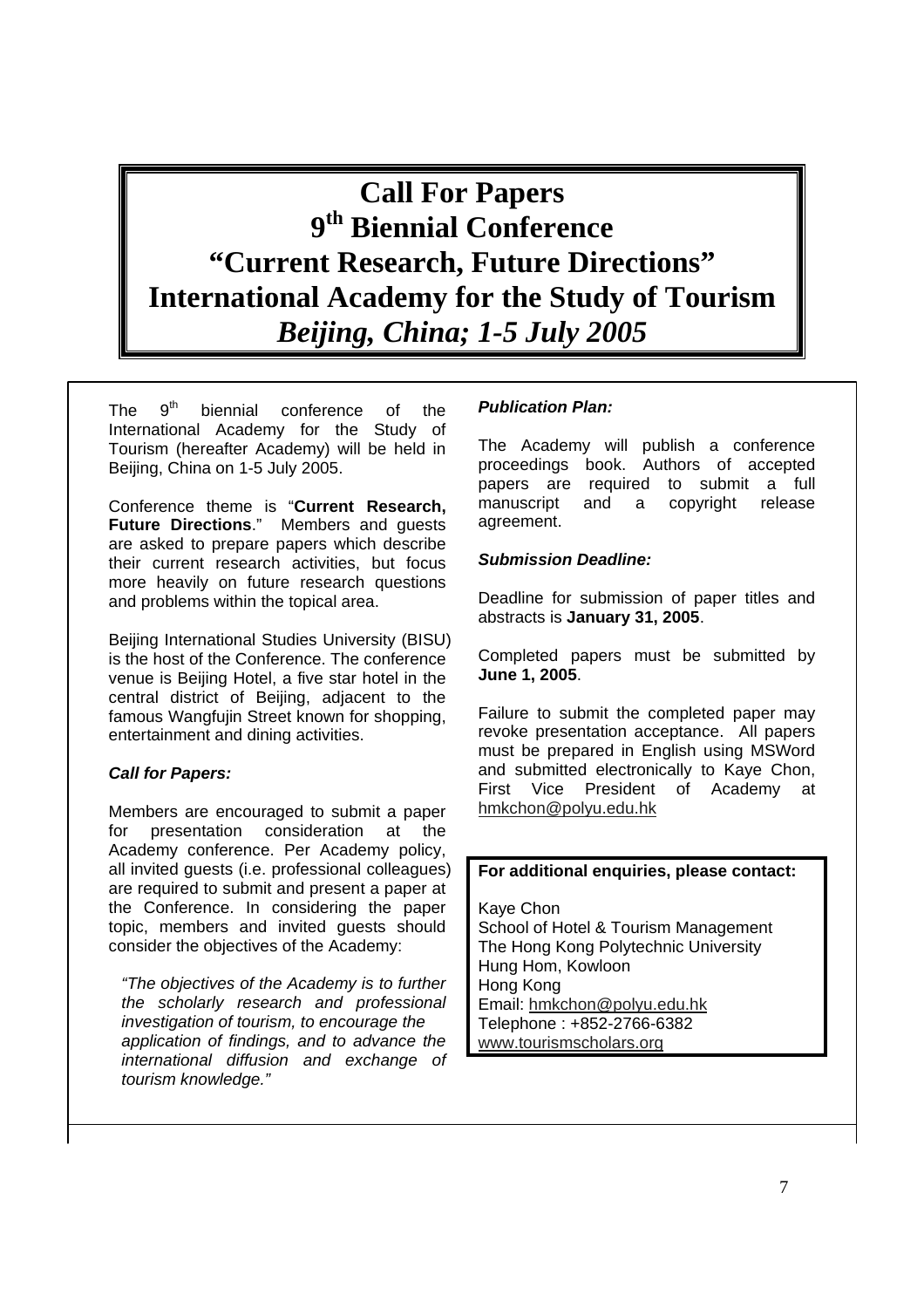*Kaye Chon* – Kaye co-chaired the 23rd Annual Conference of the International Society of Travel & Tourism Educators (ISTTE) which was held in Hong Kong on 26-28 September, 2004. Among Academy members in attendance were: Jafar Jafari, Chuck Goeldner, Bao Jigang, Du Jiang and Stephen Witt. Next year's ISTTE Conference will be held in Chicago. He also made a trip to Beijing on 22-23 September to meet with Du Jiang and the organizing committee for next year's Academy Conference.

*David Edgell* – Dave was the keynote speaker at the East Carolina University Tourism Conference "Making Tourism Work for You" held on October 5-6, 2004 in Greenville, North Carolina. One of his topics was "Managing Sustainable Tourism: A Legacy for the Future" (the title of his new book). He was also a guest speaker at the 2004 Kansas Tourism Conference held on October 12, 2004 in Emporia, Kansas. His presentation was "Kansas Strategic Tourism Plan: 2004- 2008". He was also a guest speaker at the 27th Annual Caribbean Tourism Conference held in Oranjestad, Aruba last October 19, 2004. His topic was "Optimizing the Product's Market Potential".

*Doug Frechtling* –Doug is currently serving a five-month term as a Fullbright Scholar to the Dublin Institute of Technology's School of Hospitality Management and Tourism. He is conducting seminars on research methods for their Ph.D. and M. Phil candidates, leading workshops on publishing in tourism/hospitality refereed journals for their faculty, and occasional guest lectures for their undergraduate students. He will also be working with Ireland West Tourism to help them develop strategies for garnering more of Ireland's inbound visitors, as the rural areas of Ireland are experiencing much slower tourism growth than either Dublin or their local industries require.

*Jafar Jafari* – Jafar is spending his 2004- 2005 sabbatical leave at the Universitat de les Illes Balears, Palma de Mallorca, Spain. His current contact details are:

Jafar Jafari, Editor-in-Chief Annals of Tourism Research On Sabbatical leave (Aug 2004 to Aug 2005): Universitat de les Illes Balears Palma de Mallorca, Illes Balears, Spain http://www.uib.es/master/phd-mtee/index\_flash.html Email <jafari@uwstout.edu> Tel +33 971 25 95 14, Cell +34 659 75 45 59 From September 2005: Department of Hospitality and Tourism University of Wisconsin-Stout Menomonie WI 54751, USA Email jafari@uwstout.edu

(continued on page 9)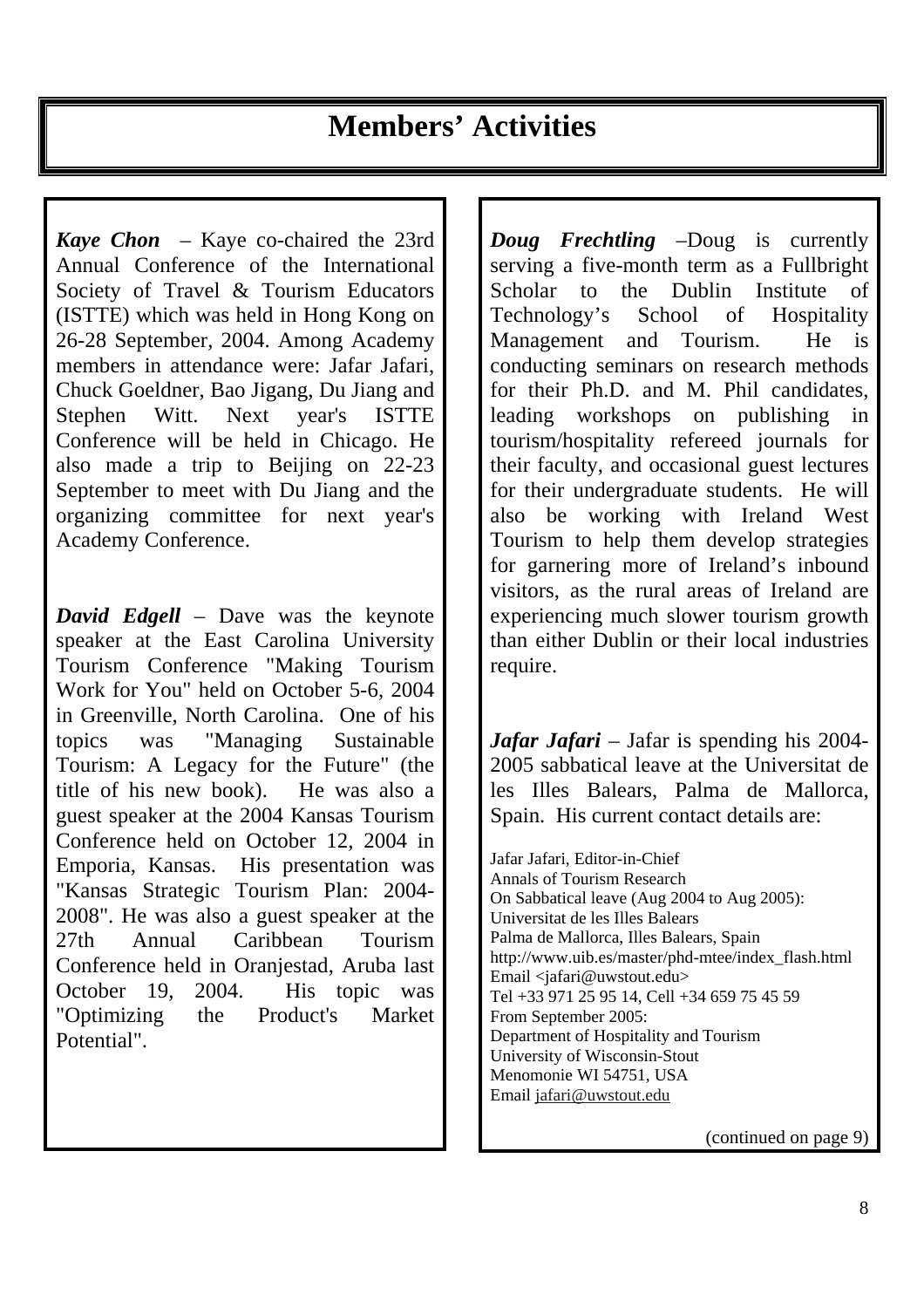## **Members' Activities**

(continued from page 8)

*Pauline Sheldon* –. Pauline, on sabbatical leave from the University of Hawaii School of Travel Industry Management is spending 3 months in Europe. She was in Vienna, Austria from early October to mid November teaching Tourism Policy in the Graduate Program, and will be visiting with colleagues Josef Mazanec and Karl Woeber at that institution. Last year our President Rick Perdue taught at the same institution. She will then go the University of the Balearic Islands, Mallorca Spain, where she will teach the graduate Tourism Economics course in the new Masters in Tourism and Environmental Economics. She also served as the Rapporteur for the World Tourism Organization Tourism Policy Forum on Development Assistance in Washington DC October 18-20.

*Tej Vir Singh* – Tej Vir announces the publication his book *New Horizons in Tourism: Strange Experiences and Stranger Practices*. Written by leading researchers from around the world, the book examines this new wave of tourism. It presents a host of examples of out-ofthe-ordinary tourism including cuttingedge tourism activities such as vacationing in space and discovering the forbidden lands of Antarctica and Arctic regions. It also explores the trends of pro-poor and volunteer tourism, ecotourism, the rise in the number of footloose senior citizens, and the growing attraction of areas of conflict and atrocity. For more details, visit CABI publishing website: http://www.cabi-publishing.org/bookshop/

*Norbert Vanhove* – Norbert announces the forthcoming publication of his book *The Economics of Tourism Destinations*. It is a compact and accessible resource for student and practitioner use covering all economic aspects of tourism. It presents a thorough analysis of the economic characteristics of the tourism sector with emphasis on methods of measurement, demand and supply, economic impact, forecasting and project evaluation. The wide–ranging international case studies and European tourism surveys illustrate and support theory presented. For further ordering details, visit the Elsevier website, http://books.elsevier.com

*Resigned Academy Members -* The following members have resigned from the Academy:

> *John Bryden Abdul Kadir Din Chuck Gee Robert McIntosh Lisle Mitchell Linda Richter*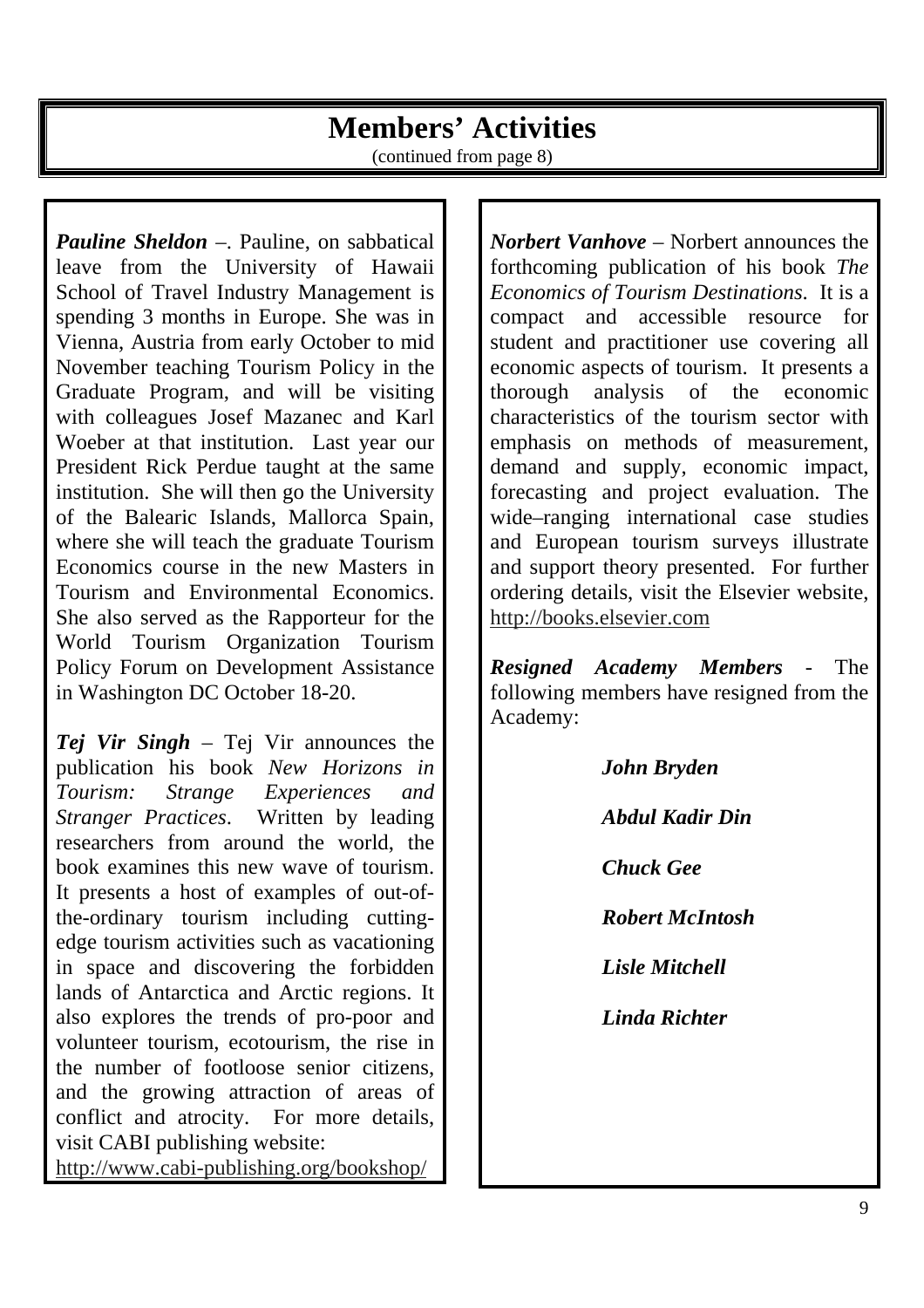## **First PATA Educators' Forum Education and Industry Partnerships in Tourism**

16 April 2005

### Institute For Tourism Studies, Macau SAR, China

The Pacific Asia Travel Association is pleased to announce the First PATA Educator's Forum with the theme: *Education and Industry Partnerships in*  **Tourism**. The Forum will take place on the 16<sup>th</sup> of April 2005, in conjunction with the  $54<sup>th</sup>$  PATA Annual Conference in Macau. The Forum venue is the Macau Institute for Tourism Studies (IFT).

In recent years, the global tourism industry has witnessed remarkable growth in tourism activities and a corresponding increase in the emergence of tourism educational institutions throughout the Asia Pacific region. PATA foresees the need for increased cooperation and partnership between Asia Pacific tourism educators and the industry-at-large in order to build the region's human resource capacity and at the same time promote the sustainable development of the tourism industry. This one day Forum is meant to foster an open dialogue and exchange of ideas between practitioners and academia; a critical success factor for Asia Pacific travel and tourism.

#### **Who Should Attend the Forum?**

- ¾ Tourism educators, academics and teachers at all levels of education
- $\triangleright$  Tourism industry executives and employers
- $\triangleright$  Researchers and consultants
- $\triangleright$  Administrators of tourism education and training institutions
- $\triangleright$  Government officials in tourism administration
- $\triangleright$  Destination managers
- $\triangleright$  Hospitality business trainers and recruiters
- $\triangleright$  And others with interest in education and training in tourism

#### **Forum Venue**

The Forum will be held on the campus of Institute for Tourism Studies, Macau.

#### **Forum Registration**

All participants must register for the Forum with the payment of full fees. Registration will include a copy of Forum proceedings, one lunch and two refreshment breaks. Registration categories and fees are as follows:

Paid delegates of the 54<sup>th</sup> PATA Annual Conference (PAC) – Free of charge PATA Members not attending the  $54<sup>th</sup>$  PATA Annual Conference – US\$100

Non-PATA members – US\$200

For further information on how to register for the  $54<sup>u</sup>$ PATA Annual Conference visit PATA's website at www.pata.org.

#### **Call for Presentation Proposals**

Educators and industry practitioners are invited to submit proposals for presentations. All presenters are required to register for the Forum with full payment of Forum fees. In selecting the proposed topics for inclusion in the final program, preference will be given to proposals relating to any one of the following thematic areas:

- $\triangleright$  Current industry developments and implications for education and HRD
- $\triangleright$  Advancements in Sustainable Tourism **Practices**
- Gaming industry development in Asia Pacific
- Promoting education and industry collaborations and interface
- Innovations in teaching and learning
- Innovations in administration of educational programs in tourism

A two or three-page proposal in the format of an outline or abstract of the intended presentation should be submitted by email to the Chairman of the PATA Education Committee (email: hmkchon@polyu.edu.hk) before January 15, 2005.

#### **Forum Program**

10:00-11:00am Opening Ceremony and Plenary Session I

- 11:00-11:30am Refreshment Break
- 11:30-13:00pm Plenary Session II
- 13:00-14:30pm Lunch
- 14:30-16:30pm Plenary Session III
- 16:30-17:00pm Refreshment break
- 17:00-18:00pm Concluding Panel Discussion + Closing

#### **Forum Secretariat**

The office of the PATA Education Committee Chairman will act as the Forum Secretariat on behalf of PATA Headquarters. For registration, submission of presentation proposals and other enquiries, please contact:

Professor Kaye Chon Chairman of PATA Education Committee School of Hotel & Tourism Management The Hong Kong Polytechnic University Hung Hom, Kowloon, Hong Kong Telephone: 852-2766-6382 Email: hmkchon@polyu.edu.hk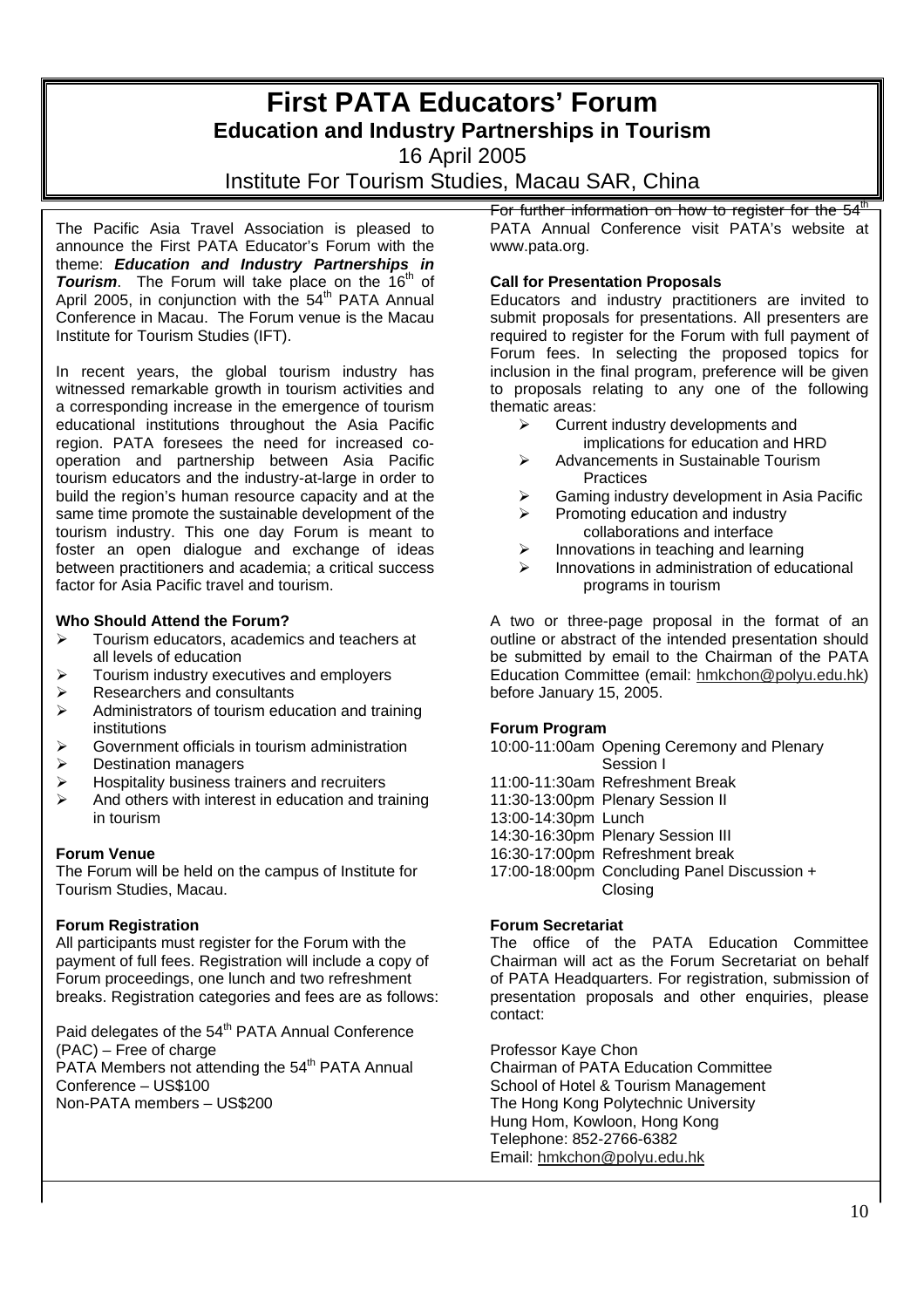## **3rd GLOBAL SUMMIT ON PEACE TROUGH TOURISM ANNOUNCED AT PATA TRAVEL MART Bangkok, Thailand**

PATA Travel Mart served as a platform for the International Institute for Peace through Tourism (IIPT) to announce the  $3<sup>rd</sup>$ Global Summit on Peace through Tourism. The Summit will be held at the award winning Royal Cliff Beach Resort, Pattaya, Thailand, October 2-5, 2005. The Summit is being organized with the supported and collaboration of the Thailand Convention and Exhibition Bureau (TCEB)."

The 3<sup>rd</sup> Global Summit will feature world leaders and statesmen in the travel and tourism industry as keynote speakers, as well as leaders from the areas of Culture, Environment, Sport, Poverty Reduction and Sustainable Development.

A series of Concurrent sessions will provide leading edge case studies of "Success Stories" and Models of Best Practice demonstrating travel and tourism initiatives that are serving to promote international understanding, an improved quality of environment, poverty reduction and sustainable development. The Summit will also address the growing contribution of sport to international understanding and development – and what more can be done in each of these areas through collaborative initiatives.

An Educators Forum, with leading educators from around the world, a Youth Leadership Forum, and a Young Professionals Forum will also be featured as IIPT continues to place emphasis on future leaders of the industry since its first Global Conference in Vancouver, Canada, 1988.

To further stimulate thinking among students of tourism and hospitality in advance of the Summit, IIPT will award a US \$1,000 to the University student writing the best paper on "Building a Culture of Peace through Tourism."

Pre-Summit events will include meetings of IIPT's Coalition of Partners for World Peace through Tourism, IIPT Networks and Chapters, and IIPT's International Advisory Board.

The 3<sup>rd</sup> Global Summit on Peace through Tourism builds on the foundations of three global conferences: Vancouver, 1988; Montreal, 1999; and Glasgow, 1999; two African Conferences: Nelspruit, Mpumalanga Province, South Africa, 2001; Dar es Salaam, Tanzania, 2003; two previous Global Summits: Amman 2000; and Geneva, 2003 – and a series of smaller conferences and symposia in Turkey, Greece, Italy, Pakistan, Israel, Caribbean, United Kingdom, Australia, and the United States.

For more information please contact:

Mr. Louis D'Amore ljd@iipt.org

or

Prof Kaye Chon hmkchon@polyu.edu.hk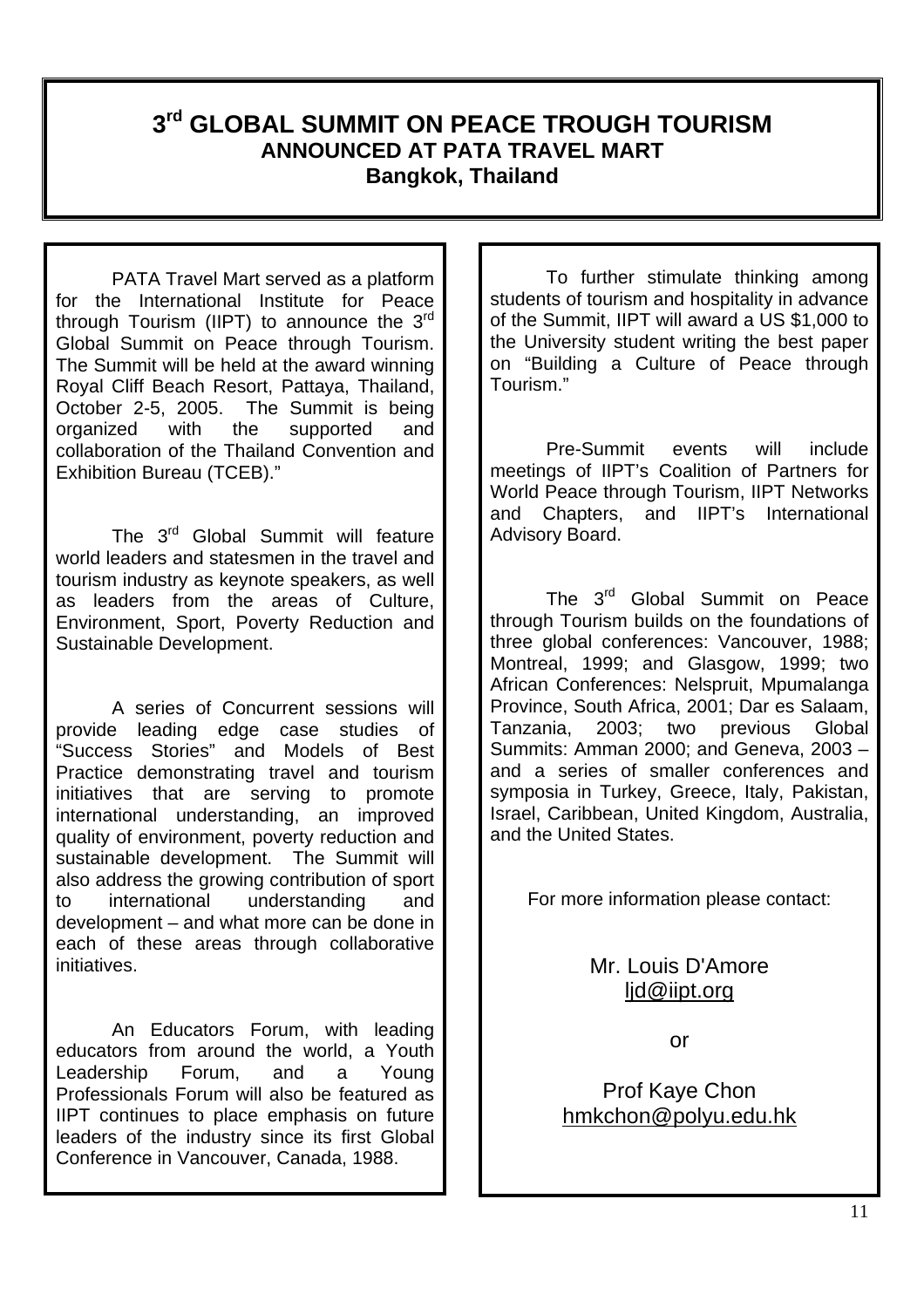THIRD ASIA-PACIFIC CHRIE (APacCHRIE) CONFERENCE 2005 **FIRST ANNOUNCEMENT & CALL FOR PAPERS** 

"Hospitality and Tourism in Asia: Charting Our Future Through Education and Research"

*Date: May 26 – 28, 2005* 

#### *Venue: Shangri-La Hotel, Kuala Lumpur, MALAYSIA*

#### **Call for Papers**

The Conference will focus on a broad range of topics related to education and research in tourism/hospitality/foodservice. The Conference organizers invite papers, abstracts and presentation proposals relevant to tourism and hospitality/foodservice management in Asia-Pacific.

#### **Submission Guidelines**

- Three-page abstracts (typed double-spaced) of proposed papers should be submitted for the final selection process. Indicate the author's name and affiliation only on the cover page of the abstract. These should not be indicated anywhere in the abstract.
- Submit abstracts to either the Conference Paper Review Committee Chairman, Professor Dr. Nor Khomar Ishak (norkhomar@um.edu.my) or Assistant Chairperson, Ms. Chai Mee Fong (chai.meefong@taylors.edu.my) via email or regular airmail to the conference secretariat.
- Paper Review Committee will conduct a refereed screening of abstracts. Authors of accepted abstracts will be asked to submit full papers. Deadlines for submission are shown below:

#### **Abstract Submission: February 7, 2005 Full Paper submission: April 4, 2005**

- Once the paper is accepted, at least one of the authors must register for and present the paper at the Conference.
- Final copies of accepted papers will be professionally published with ISSN number PRIOR To the Conference and distributed via CD-ROM.

#### **Conference Registration**

All presenters and participants are requested to register for the conference. Conference registration fee includes participation in all conference sessions over the two and a half days, participation in all scheduled meal functions and refreshment breaks, opening reception, and a copy of the conference proceedings (to be made available at the conference). Registration fees and remittance guidelines are shown below:

| Classification      | <b>Registration Fee</b><br>(by March 1, 2005) | <b>Registration Fee</b><br>(after March 1, 2005) |
|---------------------|-----------------------------------------------|--------------------------------------------------|
| CHRIE Member        | <b>US \$245</b>                               | <b>US \$295</b>                                  |
| Non-member          | US \$345                                      | US \$395                                         |
| Full-time Student * | US \$195                                      | US \$245                                         |

\* Full-time students are required to produce a letter or certificate of full-time status at the time of registration.

- Cancellation policy: If cancelled before March 15, 2005, refund fees less US \$100. No refund after April 18, 2005.
- Payment: Payment of the registration fee will be accepted by cheque, money order or bank draft made in favour of *TAYLOR'S SCHOOL OF HOTEL MANAGEMENT SDN. BHD.*
- A photocopy of the bank slip must be faxed with the registration form to the Secretariat. All payment must be made in US\$.

#### **Conference Administration**

Please direct all enquiries to:

Mr. Pradeep Nair *Conference Chairman*  Taylor's College, School of Hospitality & Tourism, Block C, Leisure Commerce Square, No. 9, Jalan PJS 8/9, 46150 Petaling Jaya, Selangor, Malaysia<br>Tel: 603-7877 9777 Fax: 603-7877 7007 Email: pradeep.n@taylors.edu.my

Tuan Haji Zulkifly Bahrom *Conference Co-Chairman*  Malaysia Airlines Systems (MAS) Academy No. 2, Jalan SS 7/13 PO Box 8737, Kelana Jaya, 47301 Petaling Jaya Selangor, Malaysia Tel: 603-7800 7410 Fax: 603-7800 7676 E-mail: thjzul@mas.com.my

For further updates of conference plans and the programme, please contact:

Dr. Vikneswaran Nair *(Conference Secretariat)* Taylor's College, School of Hospitality & Tourism, Block C, Leisure Commerce Square, No. 9, Jalan PJS 8/9, 46150 Petaling Jaya, Selangor, Malaysia Tel: 603-7877 9777 Fax: 603-7877 7007 E-mail: vicky.n@taylors.edu.my URL: http:// www.tourism-educators.org.my/apacchrie2005.htm